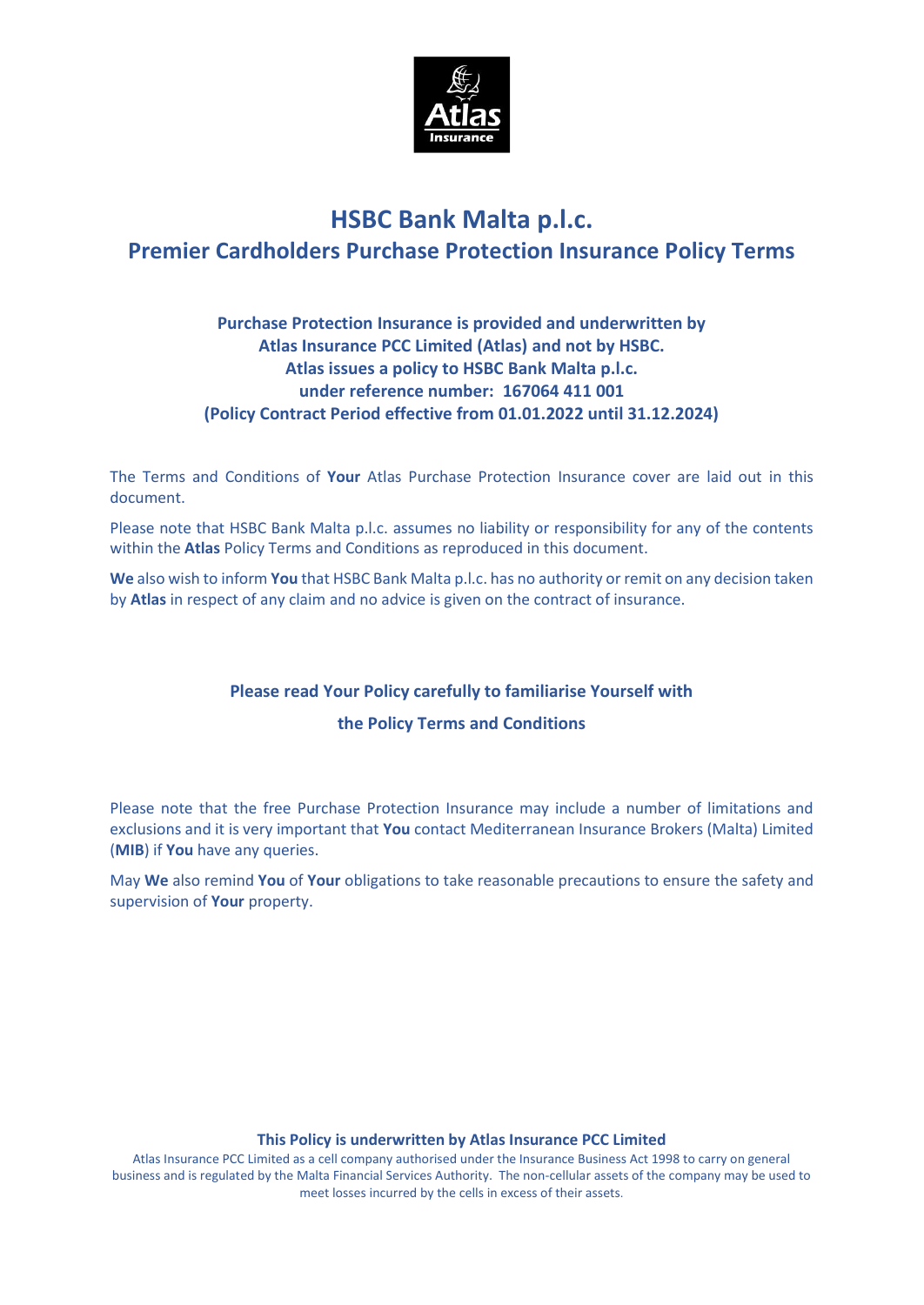

# **HSBC Bank Malta p.l.c.**

# **Premier Cardholders Purchase Protection Insurance Policy Terms Applicable in respect of Retail Purchases from the 01.01.2022 until 31.12.2024 (both dates inclusive)**

# **Introduction and Eligibility**

As a Premier **Cardholder**, **You** are entitled to benefit from free purchase protection insurance cover under the policy issued to the **Bank** from the **Entry Date** for purchases made anywhere in the World.

The intention of this document is to provide **You** with details of the insurance cover provided. **Atlas** strongly recommends that **You** read this document so as to familiarise **Yourself** with the policy benefits, terms and conditions.

It is also recommended that **You** keep this document in a safe place.

# **Cover**

**Atlas** will, at its option, either pay the **Cardholder** in cash for the amount of the loss, theft or damage or repair, reinstate or replace **Retail Purchases** paid for with the **Card** anywhere in the world provided that the loss, theft, or damage occurs during a specified period from the **Date of Purchase**.

# **Policy information / Claims**

Should **You** require any clarification or if **You** need to make a claim **You** are kindly requested to contact: **Mediterranean Insurance Brokers (Malta) Limited** (*referred to as MIB in this document further on).* Zentrum Buildings Centre, Level 2, Mdina Road, Qormi QRM9010 **Tel: +356 2343 3234 or email:\_hsbcclaims@mib.com.mt**

HSBC Bank Malta p.l.c. may also be contacted by visiting **Your** local branch and/or by calling the dedicated 24/7 Premier Customer Service on +356 2148 9100 for further support or assistance.

# **The Law applicable to the contract**

This insurance policy is a **Maltese** contract and shall be governed by and according to **Maltese** law. Without prejudice to any arbitration proceedings in **Malta** under current statutory provisions, this policy is subject to the exclusive jurisdiction of the **Maltese** courts.

The indemnity provided in this policy shall apply only to judgements, orders or awards that are delivered by or obtained from a court within **Malta** or in arbitration in **Malta** under **Maltese** statutory provisions.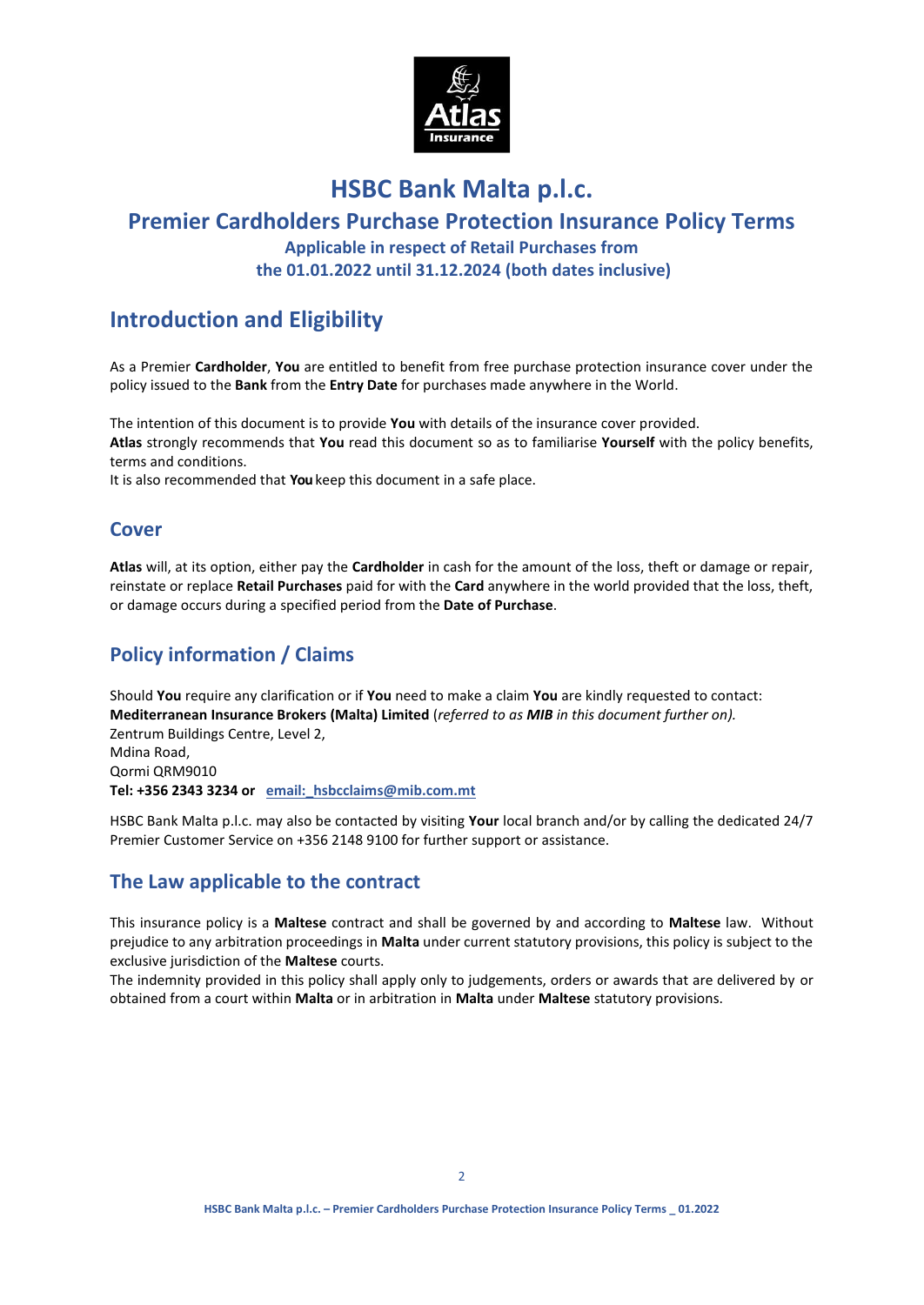

# **Table of Contents**

| <b>Introduction and Eligibility</b>                | Page 2  |
|----------------------------------------------------|---------|
| <b>Definitions</b>                                 | Page 4  |
| <b>Limits Applicable</b>                           | Page 6  |
| <b>General Conditions</b>                          | Page 6  |
| <b>Claim Conditions</b>                            | Page 7  |
| <b>General Exclusions</b>                          | Page 8  |
| <b>Protection and Compensation for Cardholders</b> | Page 10 |
| Data and Privacy Protection (Atlas)                | Page 10 |
| Data and Privacy Protection (MIB)                  | Page 11 |
| What You can do if You are not satisfied           | Page 14 |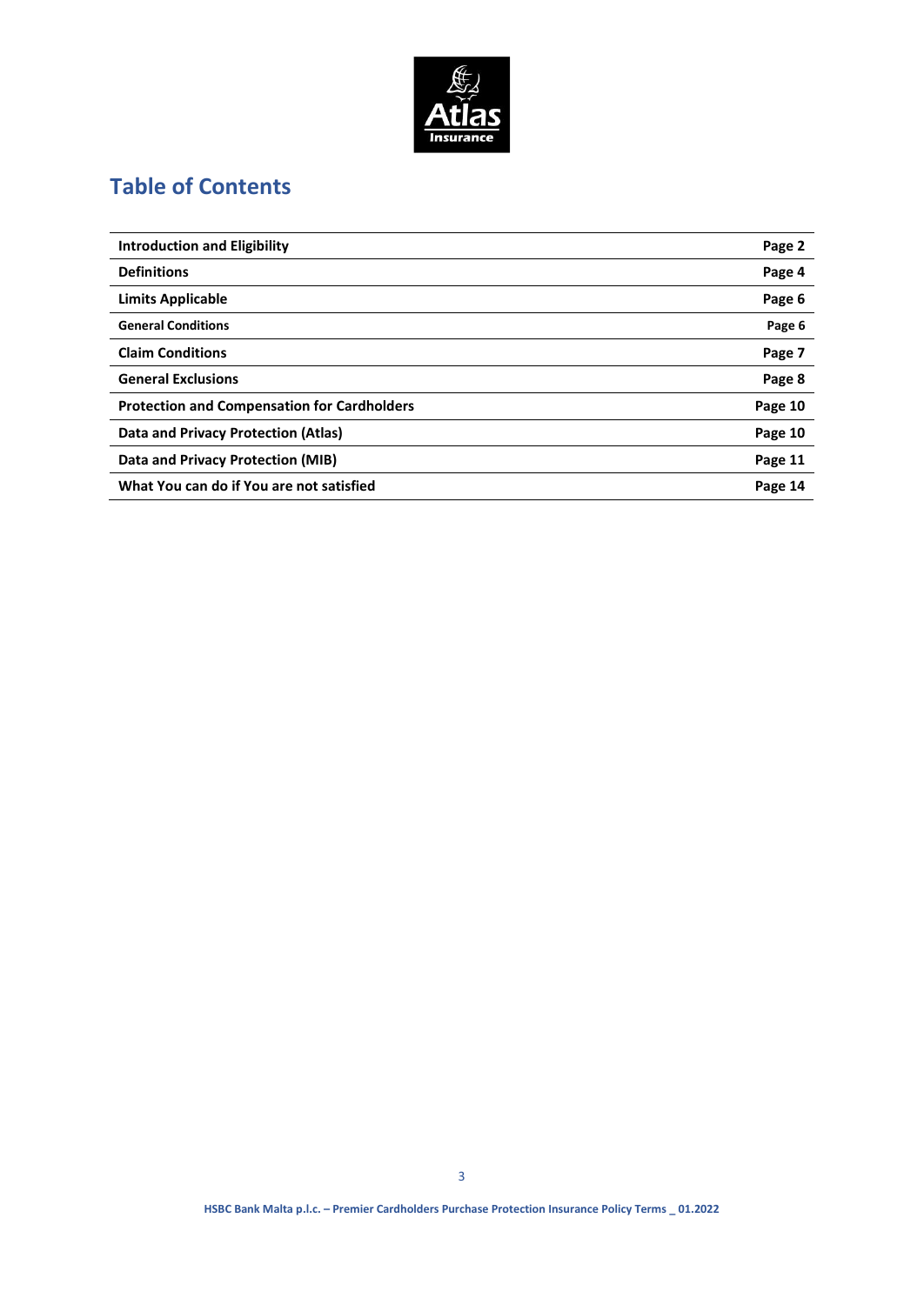

# **Definitions**

Any word or expression to which a specific meaning has been attached, will bear the same meaning throughout this document. For ease of reading, the definitions are highlighted by the use of **bold** print and will start with a capital letter.

## **Insured**

means the **Bank** for the benefit of all **Cardholders**.

### **Account**

means a **Card** account

### **Account Holder**

means a **Cardholder** in whose name the **Bank** maintains an **Account**.

### **Atlas**

means Atlas Insurance PCC Limited 48-50, Ta' Xbiex Seafront, Ta' Xbiex XBX 1021 Malta.

### **Bank**

means HSBC Bank Malta p.l.c. of Registered Address 116 Archbishop Street, Valletta, Malta

# **Card**

means a valid HSBC Premier Debit and/or Credit Card.

# **The Cardholder/You/Your**

means a natural person who has been issued with a **Card** by the **Bank** including any natural person who is a supplementary cardholder.

# **Communicable Disease**

means any disease which can be transmitted by means of any substance or agent from any organism to another organism where:

- the substance or agent includes, but is not limited to, a virus, bacterium, parasite or other organism or any variation thereof, whether deemed living or not, and
- the method of transmission, whether direct or indirect, includes but is not limited to, airborne transmission, bodily fluid transmission, transmission from or to any surface or object, solid, liquid or gas or between organisms, and
- the disease, substance or agent can cause or threaten bodily injury, illness, emotional distress or damage to human health or human welfare or can cause or threaten damage to, deterioration of, loss of value of, marketability of or loss of use of property.

#### **Date of Purchase**

means the date when the **Retail Purchase** is approved by the **Bank** and recognised on the **Account**.

#### **Entry Date**

means the date from which a **Cardholder** is issued with the relative **Card**.

#### **Excess**

means the amount of €60 that **You** will have to pay towards each and every claim.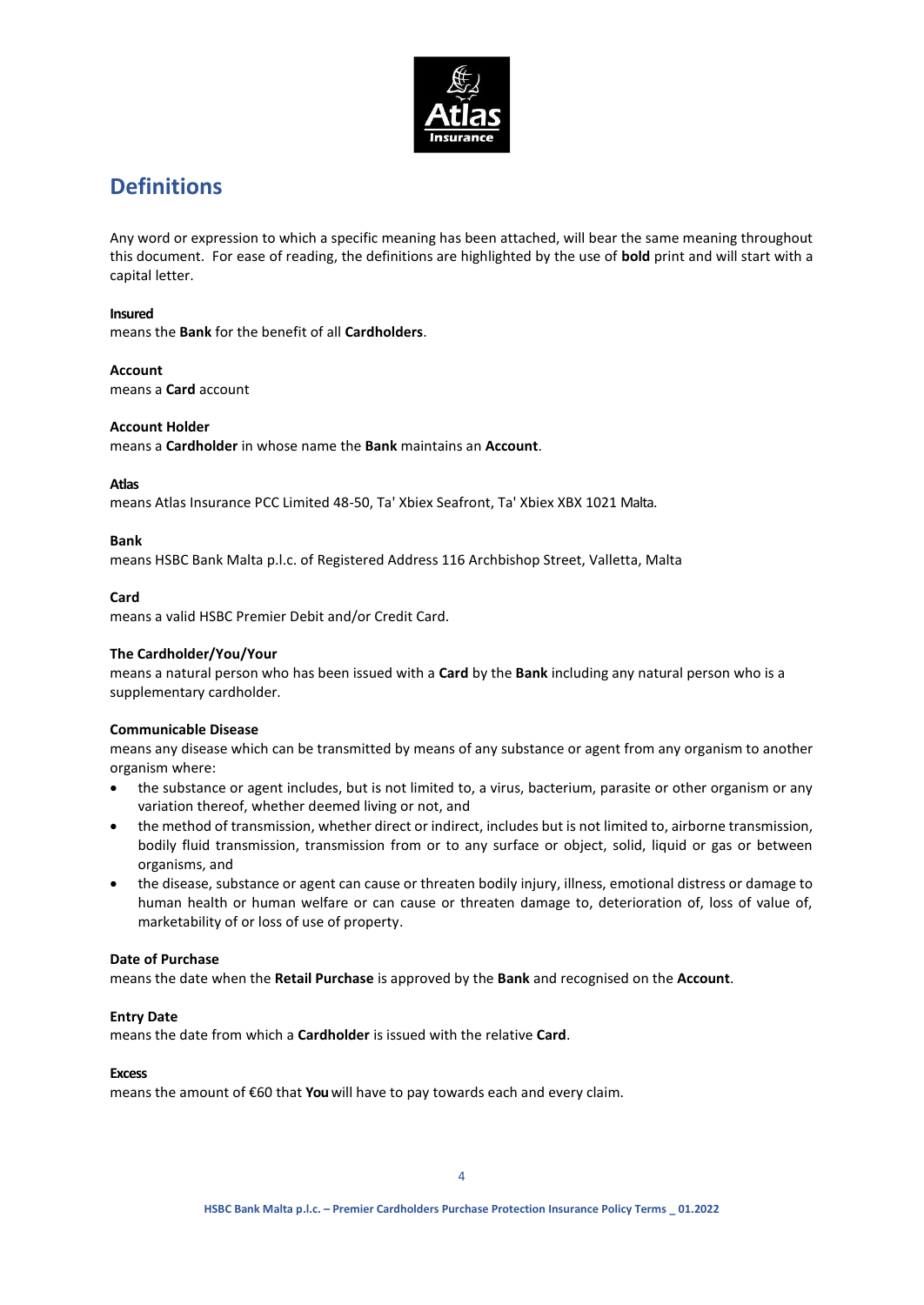

## **Jewellery**

means articles of gold, silver or other precious metals and/or precious stones intended for the ornamentation of the person or to be worn.

## **Malta/ Maltese**

means the islands of Malta, Gozo and Comino.

### **Money**

means coins and bank notes in current use, cheques, postal orders and money orders, bearer bonds, savings stamps and certificates, stamps in current use, travel tickets, lottery tickets, petrol coupons, record tokens, book tokens or other tokens, phone cards, pre-booked entertainment and event tickets, luncheon vouchers, trading stamps, deeds, bills of exchange and travellers' cheques.

### **Retail Purchase/s**

means any item/s purchased with the **Card** except those specifically excluded under Exclusions. These also include internet purchases, however, only after such purchases have been received in good condition and full functioning order.

### **Terrorism**

means the use of force or violence and/or the threat thereof by any person or group of persons whether acting alone or on behalf of or in connection with any organisation(s) or government(s) committed for political, religious, ideological or similar purposes including the intention to influence any government and/or to put the public or any section of the public in fear.

### **Unattended**

means when **You** are not in full view of and not in a position to prevent unauthorised interference with **Your**  property or vehicle.

#### **Unexplained Disappearance**

means the unexplained disappearance of a **Retail Purchase** without evidence of the wrongful act of another.

#### **Valuables**

means **Jewellery;** other articles of gold, silver or other precious metals; watches; furs; pictures, paintings and other works of art; collections of stamps, coins and medals.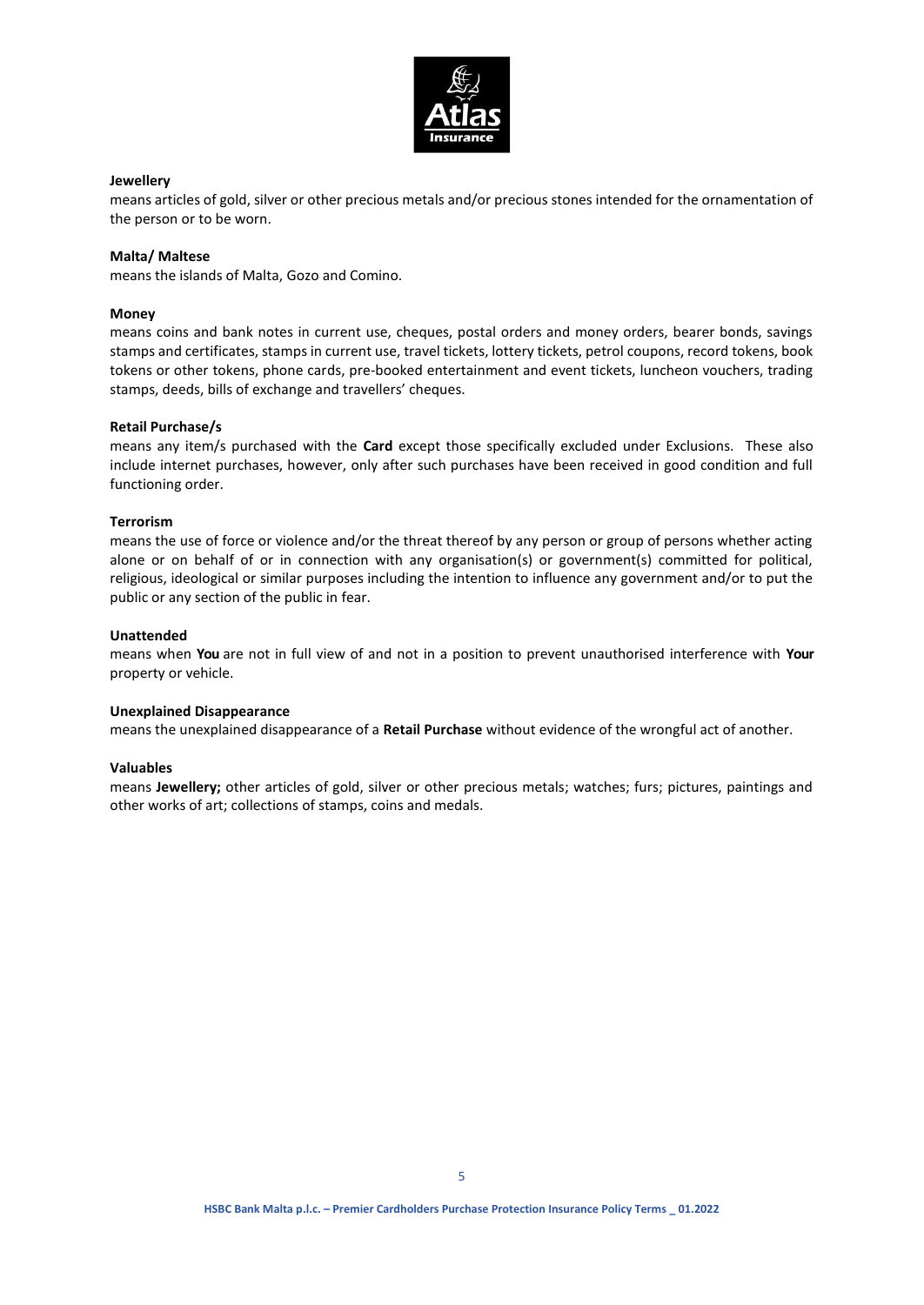

# **Limits Applicable**

The indemnity provided by **Atlas** shall be limited as follows:

1. up to the value of the goods shown on **Your Card** statement, subject to a limit of €1,900 for each item with a maximum payable of €9,400 any one occurrence, occurring during the period of 120 calendar days from the Date of Purchase.

**Retail Purchases** belonging to a set or pair will be covered up to the purchase price of the set or pair, provided that the items are unusable separately and cannot be replaced individually;

2. up to €14,000 in any one calendar year in the aggregate for each **Account Holder**, regardless of the number of **Cardholders** or **Cards** issued.

# **General Conditions**

You must comply with the following conditions to have the full protection of the policy. If **You** do not comply, **Atlas** may, at **Atlas**' option, cancel the insurance in **Your** respect or refuse to deal with **Your** claim or reduce the amount of any related claim payment.

# 1. **Multiple Cards**

If at the time of any incident which results in a claim under this policy, **You** are eligible for cover under more than one **Card**, only one claim may be made in respect of each incident but the higher/highest benefits shall prevail.

# 2. **Closed or Blocked Accounts**

All cover under this policy terminates automatically in **Your** respect as soon as **Your Account** is closed. In the event that **Your Account** is blocked in the event of **Your** death, items bought as at the date of termination of **Your Account** shall continue until the expiry of the above mentioned 120 day period.

# 3. **Other Insurance**

If at the time of any incident which results in a claim under this policy, there is another insurance (outside this HSBC Purchase Protection Insurance Scheme) covering the same loss or damage, **Atlas** will not pay more than **Atlas**' proportional share.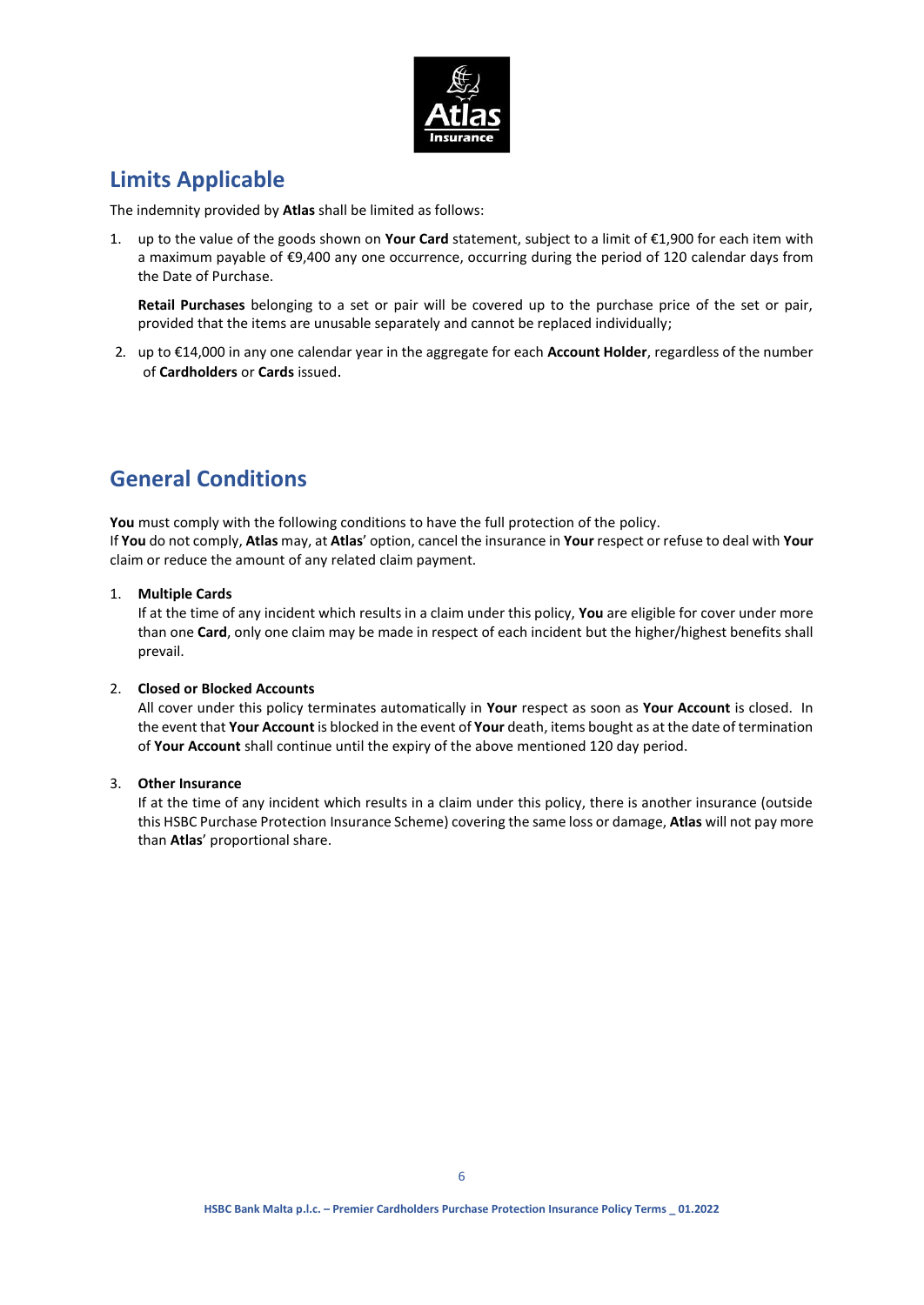

# **Claims Conditions**

- 1. **You** must notify **Atlas** with full details in writing as soon as **You** reasonably can, but not later than 30 days from the discovery of any loss, theft or damage which may give rise to a claim under this policy. You will be guided accordingly on the procedure for lodging a claim under this policy.
- 2. In the event of loss by theft, **You** must notify the police or appropriate authorities where the incident took place within 48 hours of discovery of the loss.
- 3. **You** may be asked to present a sworn statement (affidavit) at **Your** expense in support of **Your** claim.

# 3. **Subrogation**

**Atlas** may also take proceedings at **Atlas**' own expense and for **Atlas**' own benefit, but in **Your** name, to recover any payment **Atlas** have made under this policy to anyone else.

### 3. **Fraud**

**You** must not act in a fraudulent manner. If **You** or anyone acting for **You**:

- a) make a claim under the policy knowing the claim to be false or fraudulently exaggerated in any respect or
- b) make a statement in support of a claim knowing the statement to be false in any respect or
- c) submit a document in support of a claim knowing the document to be forged or false in any respect or
- d) make a claim in respect of any loss or damage caused by **Your** wilful act or with **Your** connivance, then
- **Atlas** shall not pay the claim;
- **Atlas** shall not pay any other claim which has been or will be made by **You**;
- all cover under this policy will cease immediately in **Your** respect;
- **Atlas** shall be entitled to recover from **You** the amount of any claim already paid under the policy;
- **Atlas** may inform the police of the circumstances

# 4. **Arbitration**

If **Atlas** have accepted a claim under the policy and there is a disagreement over the amount to be paid to the **You**, the dispute must be referred to an arbitrator to be appointed by mutual agreement between the parties in accordance with the provisions of the Arbitration Act 1996. When this happens the making of an award by the said arbitrator shall be a condition to any right of action against **Atlas**.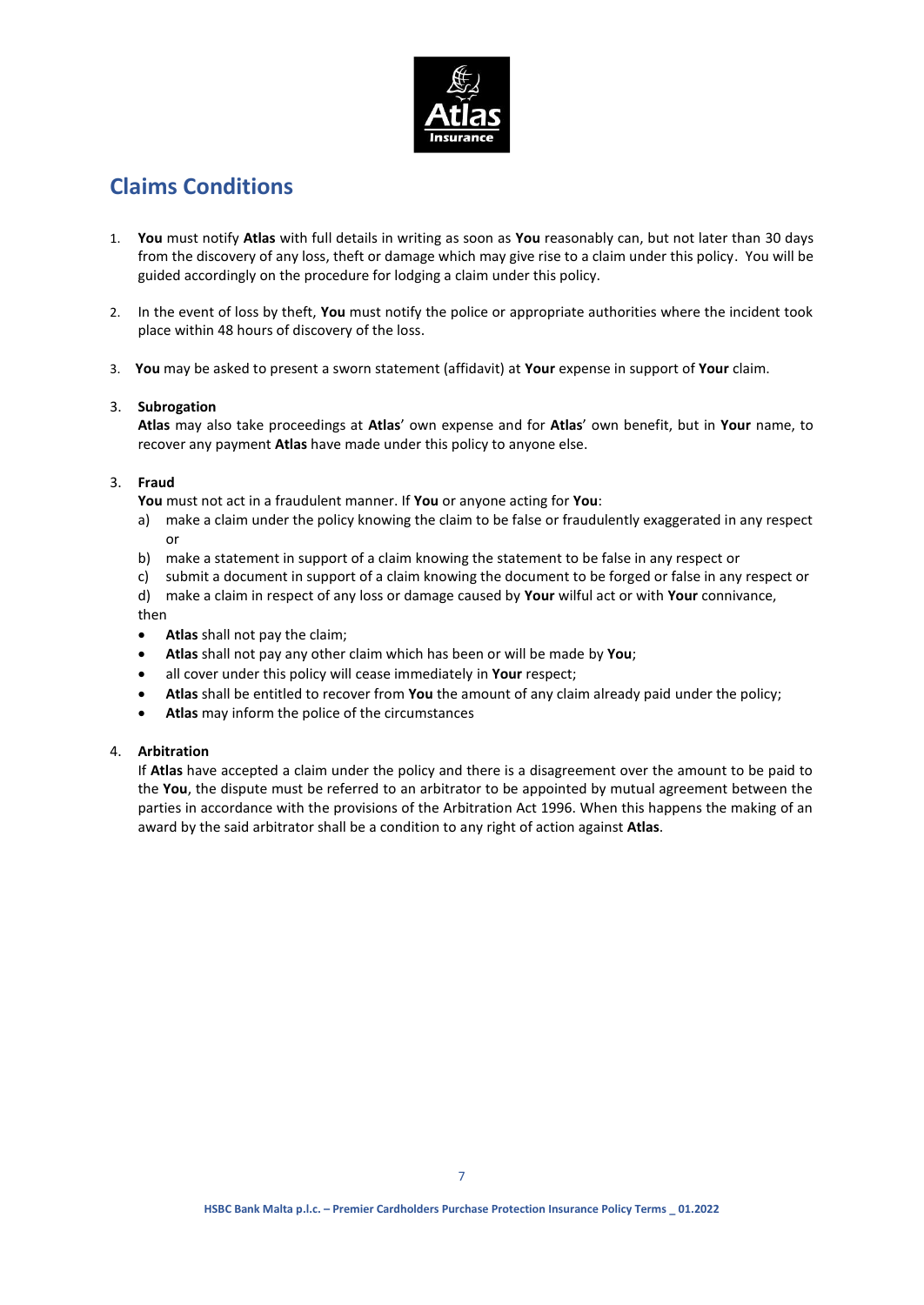

# **General Exclusions**

**Atlas** will not pay for:

# 1. The **Excess**;

# 2. any of the following **Retail Purchases**:

- a) Watercraft, hovercraft, aircraft, caravans and trailers and mechanically or electrically propelled vehicles;
- b) Living things (including plants);
- c) Property used solely for business, trade, professional or employment purposes away from residential premises;
- d) **Money** and documents;
- e) **Valuables;**
- f) Sports equipment whilst in use;
- g) **Retail Purchases** obtained fraudulently or lost by deception;
- h) Property not purchased in full at the point of sale with a single transaction.
- 3. any loss or damage:
	- a) caused by misuse or by **Your** deliberate act;
	- b) caused by or consisting of deterioration, wear and tear, vermin, insects, fungus, rot, climatic or atmospheric conditions, the action of light or any gradually operating cause;
	- c) caused by or in the process of dyeing or washing, cleaning, maintaining, repairing, restoring, altering, setting up or dismantling;
	- d) caused by or consisting of mechanical or electrical breakdown, derangement or failure;
	- e) caused by or consisting of faulty design/materials/workmanship;
	- f) caused by **Unexplained Disappearance**.
- 4. any loss, theft, or damage:
	- a) incurred prior to the delivery and personal acceptance by You (or anyone designated by **You** for this purpose) of the **Retail Purchases** in perfect condition;
	- b) occurring while the **Retail Purchases** are in the care, custody or control of anyone other **You**;
	- c) if **You** do not exercise reasonable care for the safety and supervision of the goods;
	- d) which is insured by another policy/ies or which would be so insured if the terms and/or conditions of such other insurance policies were not breached
	- e) directly or indirectly caused or occasioned by or happening through or in consequence of
		- i. war, invasion, act of foreign enemy, hostilities (whether war is declared or not), civil war, rebellion, revolution, insurrection or military or usurped power,
		- ii. **Terrorism** or any action taken in controlling, preventing or suppressing any acts of **Terrorism** or in any way relating to any act of **Terrorism**;
- 5. any amount/s which **You** can recover from someone or somewhere else;
- 6. loss or damage:
	- a) by pressure waves caused by aircraft and other aerial devices travelling at sonic or supersonic speeds;
	- b) to any property or any loss or expense resulting or arising therefrom or any consequential loss directly or indirectly caused by or contributed to by or arising from:
		- i. ionising radiation or contamination by radioactivity from any irradiated nuclear fuel or from any nuclear waste from the combustion of nuclear fuel;
		- ii. the radioactive, toxic, explosive or other hazardous properties of any explosive nuclear assembly or of its nuclear component;
- 7. loss, theft or damage occasioned by or happening through riot or civil commotion outside **Malta**;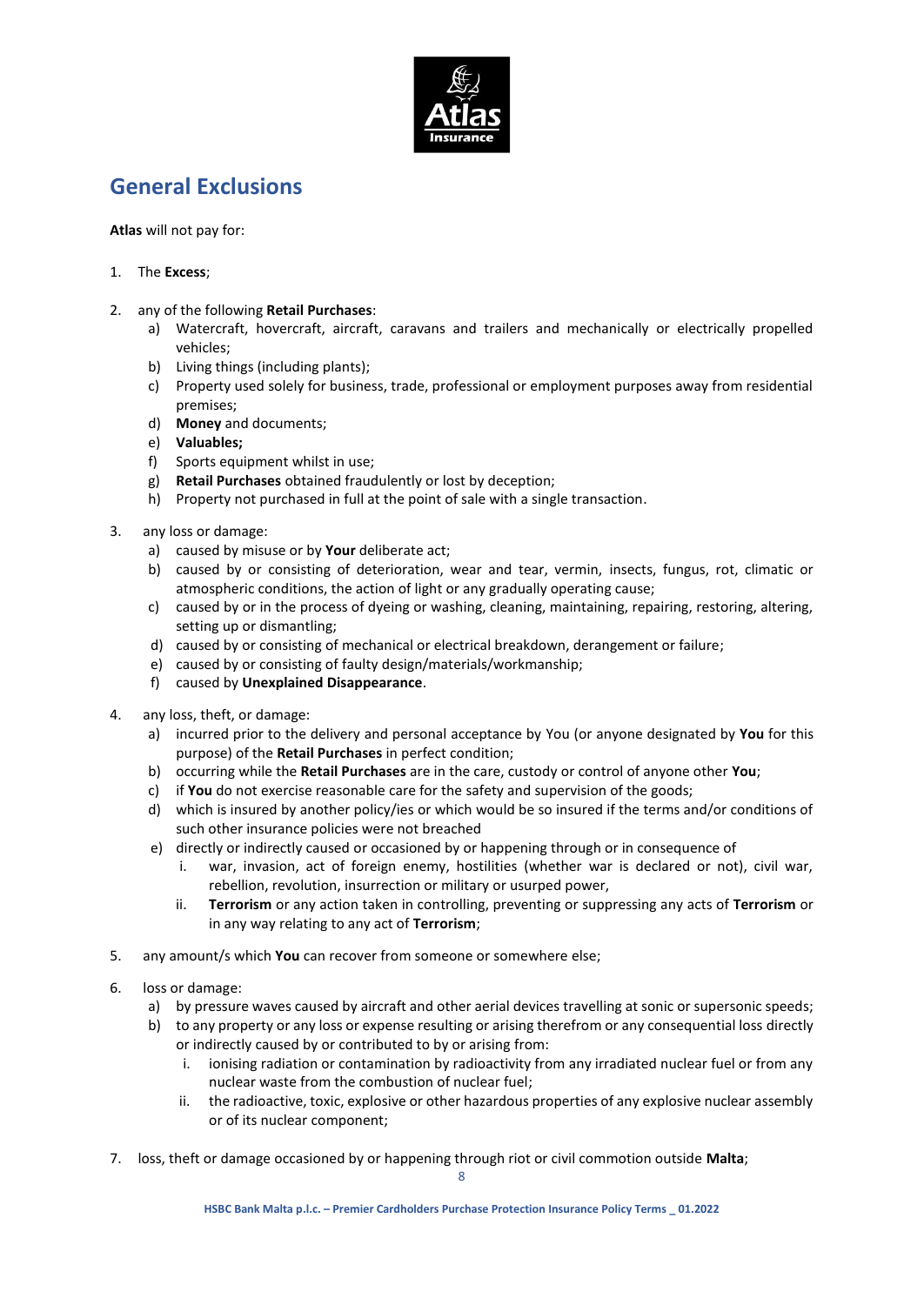

- 8. loss, theft or damage occasioned by or happening through or during confiscation or detention by customs or other officials or authorities;
- 9. depreciation in value of property or any consequential loss (including reduced value after items have been repaired or replaced);
- 10. theft of property
	- a) while left **Unattended** in an unlocked hotel room; or
	- b) in an **Unattended** motor vehicle unless stolen from
		- a locked and concealed boot; or
		- a locked and concealed luggage compartment; or
		- a closed glove compartment of a locked vehicle which has been broken into by using force and violence;
- 11. any claim or any benefit under this policy to the extent that the provision of such cover, payment of such claim or provision of such benefit would expose **Us** to any sanction, prohibition or restriction under United Nations resolutions or the trade or economic sanctions, laws or regulations of the European Union, United Kingdom or United States of America, or any of its states;
- 12. claims arising directly or indirectly from the transmission of a **Communicable Disease**.
- 13. claims arising directly or indirectly from:
	- a) any **Cyber Act** or **Cyber Incident**;
	- b) any action taken in controlling, preventing, suppressing or remediating any **Cyber Act** or **Cyber Incident**;
	- c) **Loss of Data**.

#### *Definitions related to General Exclusion 13:*

#### **Computer System**

means any computer, hardware, software, communications system, electronic devices, server, cloud or microcontroller including any similar system and all related configuration including any associated input, output, data storage device, networking equipment or back up facility.

#### **Cyber Act**

means an unauthorised, malicious or criminal act or series of related acts including any threat or hoax thereto involving access to, processing of, use of or operation of any **Computer System**.

#### **Cyber Incident**

means

- an error or omission or series thereof involving access to, processing of, use of or operation of any **Computer System**; or
- an episode or series of related episodes of partial or total unavailability or failure to access, process, use or operate any **Computer System**.

#### **Data**

means Information, facts, concepts, code or any other information of any kind that is recorded or transmitted in a form to be used, assessed, processed, transmitted in a form to be used, accessed, processed, transmitted or stored by a **Computer System**.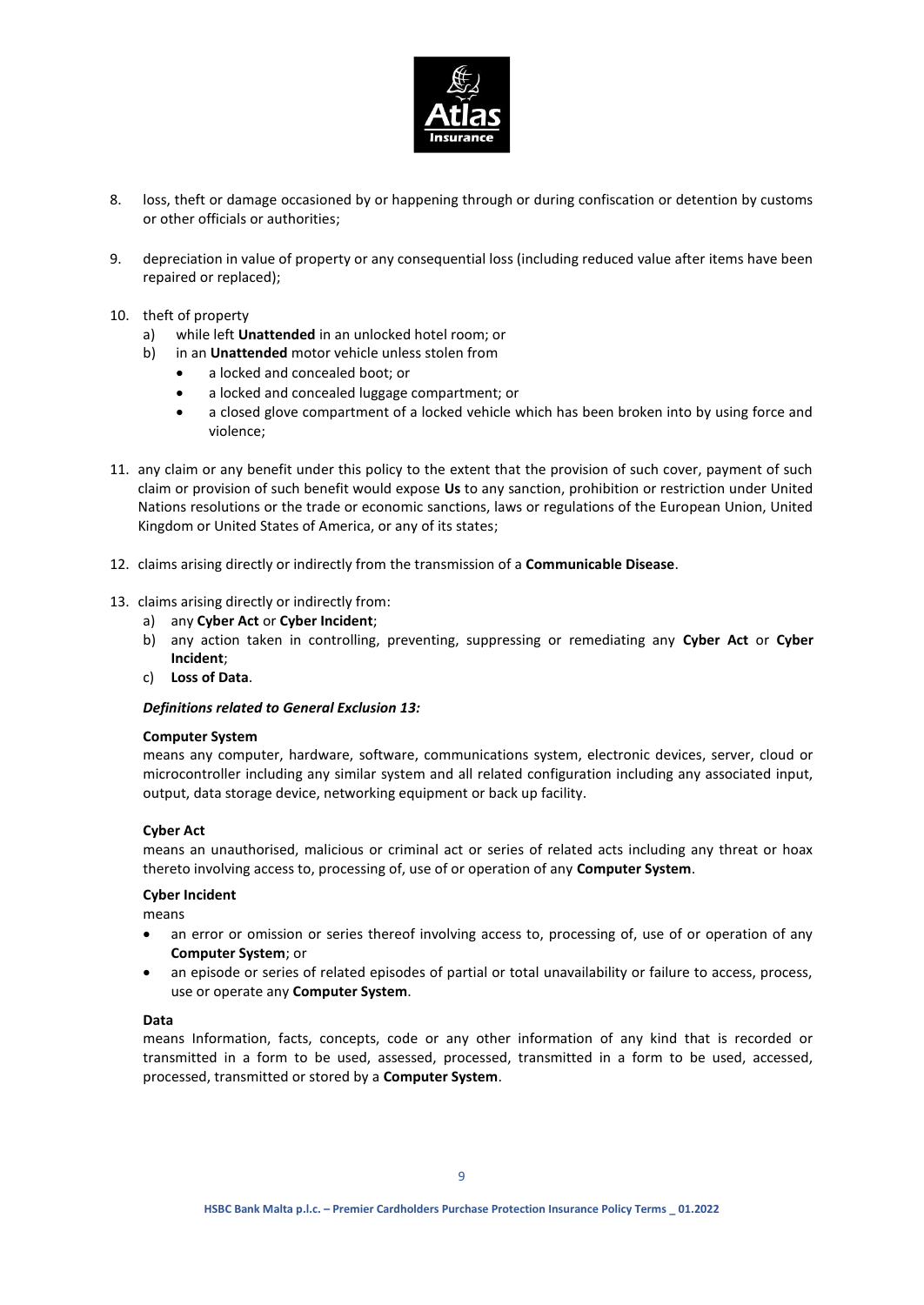

# **Protection and Compensation for Cardholders**

Under the Protection and Compensation Fund Regulations 2003, should Atlas Insurance PCC Limited be unable to meet all its liabilities to policyholders, compensation may be available. Full details are available on the Malta Financial Services Authority website www.mfsa.com.mt

# **Data and Privacy Protection Atlas Insurance PCC Limited**

Atlas Insurance PCC Limited and/or any other subsidiaries of Atlas Holdings Limited or any of its daughter companies (hereinafter '**Atlas**', '**Us**', '**Our**', '**We**') are the data controllers, as defined by relevant data protection laws and regulations, of personal data held about **You** or relating to **You** and/or to any other person/s whom **You** insure with **Atlas** (hereinafter '**Others**').

In completing all the forms related to **Your** policies or claims, **You** confirm **Your** understanding and acceptance of the terms in **Atlas**'s Data Protection and Privacy Statement. **You** hereby warrant that **You** have informed **Others** why **We** asked for this information and what **We** will use it for and have obtained the necessary explicit verbal consent.

**Atlas** collects and processes information about **You** and **Others** for purposes which include preparing requested quotations, underwriting and administering the insurance proposal and policy, carrying out its contractual obligations including handling and settling of claims, and preventing or detecting crime (including fraud). **Atlas** may monitor calls to and from customers for training, quality and regulatory purposes.

**Atlas** may collect and disclose **Your** and **Others**' information from/to other entities in order to conduct **Our** business including

- managing claims, which may require obtaining data including medical information from healthcare providers (including any public or private hospital or clinic) and/or **Your** employers (for company schemes) and which **You** hereby authorise;
- administering policies with insurance brokers or other intermediaries appointed by the policyholder;
- helping **Us** prevent or detect crime by sharing **Your** information with regulatory and public bodies in **Malta** or, if applicable, overseas, including the Police, as well as with other insurance companies (directly or via shared databases such as the Malta Insurance Fraud Platform), or other agencies or appointed experts to undertake credit reference or fraud searches or investigations; and/or
- **Our** third party suppliers or service providers to whom **We** outsource certain business operations.

**We** will retain data for the period necessary to fulfil the above-mentioned purposes unless a longer retention period is required or permitted by law.

**You** have the right to access **Your** personal data and ask **Atlas** to update or correct the information held or delete such personal data from **Our** records if it is no longer needed for the purposes indicated above. **You** may exercise these and other rights held in **Atlas**'s Data Protection and Privacy Statement, by contacting **Our** Data Protection Officer at The Data Protection Officer, Atlas Insurance PCC Limited, 48-50 Ta' Xbiex Seafront, Ta' Xbiex XBX 1021 Malta or email [dpo@atlas.com.mt](mailto:dpo@atlas.com.mt) Please note, however, that certain personal information may be exempt from such access, correction or erasure requests pursuant to applicable data protection laws or other laws and regulations.

If **You** and **Others** consider that the processing of personal data by **Atlas** is not in compliance with data protection laws and regulations, **You** and **Others** may lodge a complaint with **Us** and/or the Office of the Information and Data Protection Commissioner by following this link

<https://idpc.org.mt/en/Pages/contact/complaints.aspx>

If **You** wish to view the full **Atlas**'s Data Protection and Privacy Statement, for a better understanding of how **We** use this data please visi[t https://www.atlas.com.mt/legal/data-protection/.](https://www.atlas.com.mt/legal/data-protection/)

Kindly note that this is subject to occasional changes including to comply with changing data protection laws, regulations and guidance.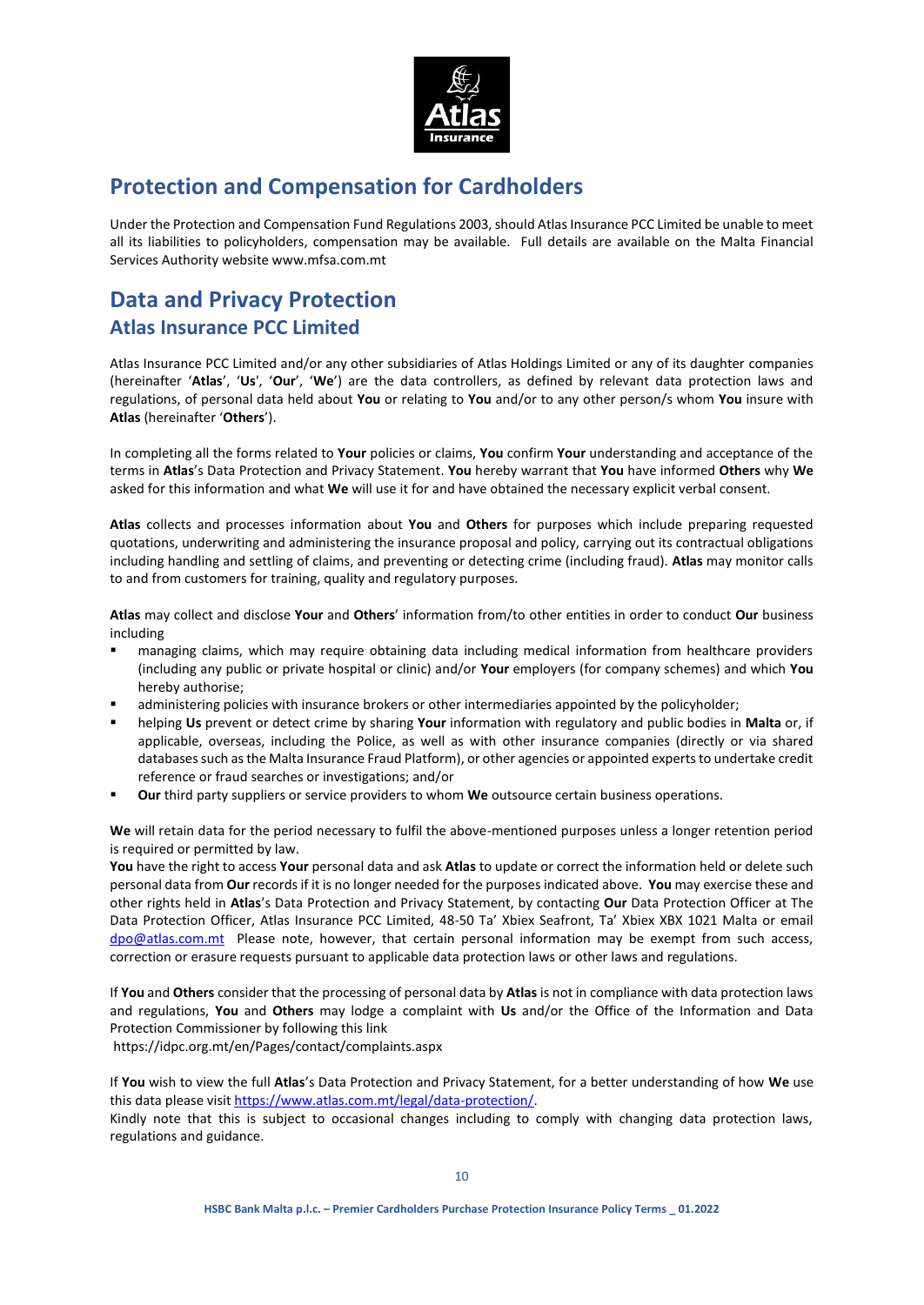

# **Data and Privacy Protection Mediterranean Insurance Brokers (Malta) Limited**

## **Introduction**

For the purpose of this section:

- All companies forming part of the MIB Insurance Group are hereinafter referred to as '**MIB**', '**Us**', '**Our**' or '**We**'; and
- all **Cardholders** are referred to as '**You**', '**Your**'.

**MIB** recognise that **Your** privacy is important.

It is our objective to protect both the privacy and the confidentiality of **Your** Personal Data that **We** as a company process in connection with the services **We** offer.

**MIB**'s services consist mainly of insurance & reinsurance broking, risk management, risk consultancy & advisory services, insurance underwriting and insurance claims management.

MIB Insurance Group consists of MIB Management Services Limited (C-36808), Mediterranean Insurance Brokers (Malta) Limited (C-3540) and MIB Insurance Agency Limited (C-42111).

Further to this, for **MIB** to arrange insurance cover and handle insurance claims, **We** are required, together with other players in the insurance industry, to use and share Personal Data. Throughout the insurance lifecycle, with respect to prospective or actual policyholders, beneficiaries under a policy, their relatives, claimants and other parties to a claim, **MIB** will receive Personal data. Moreover, references to 'individuals' in this statement includes any living person from the preceding list, whose Personal Data **MIB** receives in connection with the services it provides under its engagements with its clients.

This Privacy Policy lays out **MIB**'s uses of this personal data and the disclosures it makes to other insurance market players and other third parties.

#### **Contact Information**

MIB Insurance Group, 53, MIB House, Abate Rigord Street, Ta' Xbiex, XBX 1122, Malta **We** are the data controllers in respect of the Personal Data **We** receive in connection with the services provided under the relevant engagement with **Our** clients.

#### **Types of Personal Data Processed**

**MIB** collects and processes various Personal Data, of which, such data may fall under one of the following categories: • Individual – Name, address, other contact details (including email and telephone details, amongst others), family details, date & place of birth, gender, marital status, employer, relationship to the policyholder, job title & employment history, claimant, beneficiary or insured.

• Identification – Identification numbers issued by government agencies (including ID number, social security, passport number, driver's license number, amongst others).

• Financial – Bank account details, payment card details, income and other information pertaining to financial personal data.

• Insured Risk (Health Data) – Existing or former physical/ mental medical conditions, medical procedures history, personal habits relevant to insurance (including smoking, consumption of alcohol, amongst others), disability information, prescription information and medical history.

• Insured Risk (Criminal Records) – Criminal proceedings resulting in convictions (including driving offences, amongst others).

• Insurance Contract (Policy) – Details pertaining to quotes individuals receive and policies obtained by said individuals.

• Credit & Anti-Fraud – Fraud convictions, crimes and sanctions received from various sources (including regulators, amongst others) and credit history.

• Loss history – Previous claims history (including criminal records information, health data and other special categories).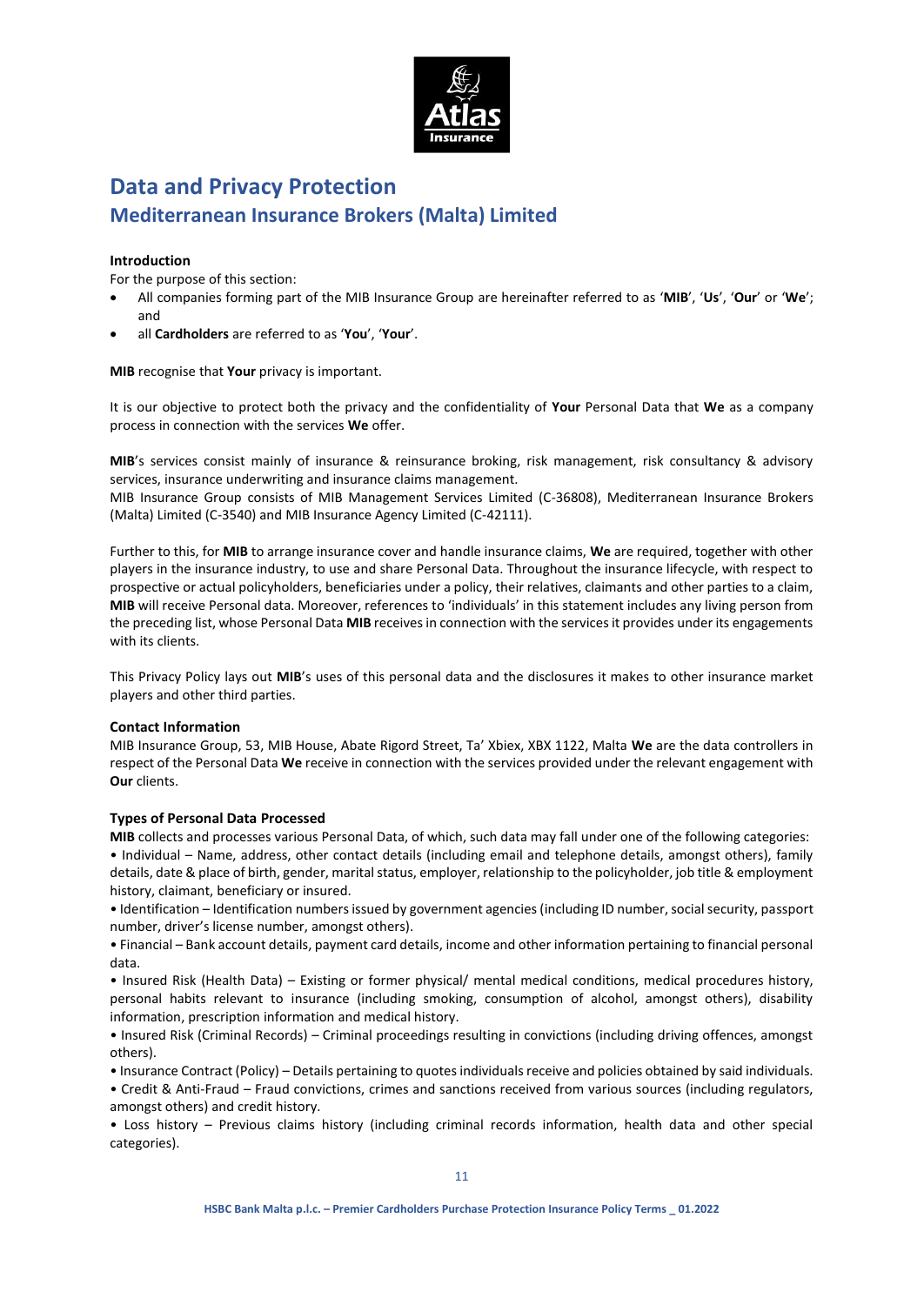

• Existing claims – Current claims information (including criminal records information, health data and other special categories).

• Marketing – In certain scenarios where consent is required, whether the person has consented to receive marketing from **MIB**.

• Website & communication – Information of **Your** visits to **Our** websites and any information collected using cookies and other tracking technologies (including **Your** IP address & domain name, operating system, traffic data, web logs, amongst others).

#### **Personal Data Sources**

**MIB** collects and receives various Personal Data from various sources, such as:

- Individuals and their family relatives via telephone, written communication and/or online.
- Individuals' employers.

• Individuals' trade or professional associations of which they are a member of.

• In the event of a claim, 3rd parties including the other party to the claim (claimant/defendant), witnesses, experts (including medical experts), loss adjusters, lawyers and claims handlers.

- Other insurance market players, such as insurers and reinsurers, amongst others.
- Credit reference agencies (to the extent **MIB** is taking any credit risk).
- Anti-fraud databases and other third-party databases, including sanctions lists.
- Government agencies, such as vehicle registration authorities and tax authorities.
- Claim forms.
- Public accessible information such as open electoral registers.
- Business information & research tools.
- Introducers; and
- Website forms.

#### **Purpose and use of Personal Data**

In accordance with the General Data Protection Regulation, an entity requires certain legal grounds to be legally permitted to process Personal Data. In this section, the purposes for which **MIB** uses Personal Data, how such data is shared, and the legal basis upon which **We** process the information is explained. Kindly note that **MIB** will disclose Personal Data internally (that is, to the extent of the company) and, if necessary, to contractors, service providers and other entities that perform activities on **Our** behalf.

#### **Consent**

In order to facilitate the insurance cover and the processing of insurance losses, unless another legal ground applies, **MIB** relies on the data subject's consent to process. It may be necessary that **We** require consent in order for **Us** to be able to share information with other players of the insurance industry, such as insurers, reinsures and intermediaries, that need to process the information to properly undertake their role. **MIB** relies on **Your** consent, unless another legal basis is satisfied, to process special categories of personal data (including Criminal Records Data) and profiling.

**You** may withdraw **Your** consent to such processing at any time by notifying **Our** Data Protection Officer using the contact details found in the 'Contact' section below. Please understand that such withdrawal is unconditional, and therefore concerned insurers or reinsures would be prohibited from continuing to provide **You** with an insurance cover. In the scenario that **You** provide **MIB** with data pertaining to another person other than **Yourself**, **You** agree to inform such other person of **Our** use of their Personal Data and to obtain such consent on our behalf.

#### **Profiling**

Insurance market players calculate premiums by benchmarking client's attributes against other clientele's attributes and propensities for the eventuality of insured events. This provides insurance market participants to analyze and collect data of all concerned insureds, beneficiaries or claimants to model such propensities. Accordingly, such information may be used by **MIB** in order to match and ultimately create the models required, and subsequently used, to formulate the premium pricing. Special Categories of personal data and Criminal Records information may be used by **MIB** in such modeling process.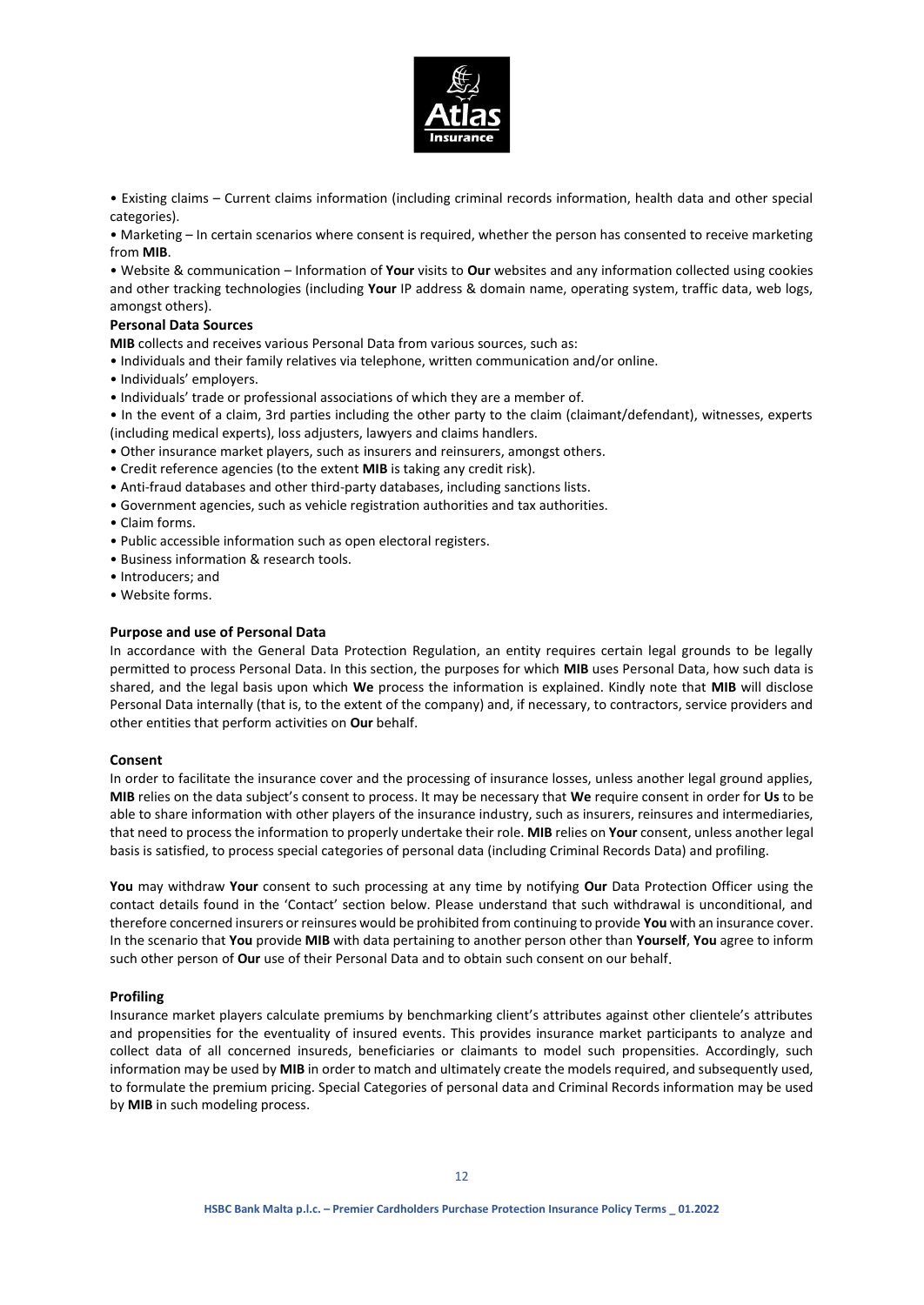

#### **Safeguards**

**MIB** ascertains that Personal Data is secure by having electronic, physical and procedural safe-guards in place. These safeguards will vary depending on the sensitivity, format, location, amount, distribution and storage of the Personal Data, and include measures designed to keep Personal Data protected from unauthorized access. If appropriate, the safeguards include the encryption of communications via Secure Sockets Layer, encryption of information during storage, firewalls, access controls, separation of duties, and similar security protocols. **We** restrict access to Personal Data to personnel and third parties that require access to such information for legitimate, relevant business purposes.

### **Retention Periods**

**Our** retention periods for Personal Data are based on commercial factors and legal requirements and is in normal circumstances that of 10 years. **We** retain Personal Data for as long as is necessary for the processing purpose for which the information was collected, and any other permissible, related purpose including but not restricted to compliance with legal obligations. In the scenario that Personal Data is no longer required, **MIB** either irreversibly anonymizes the data or entirely deletes such data.

### **Personal Data transfers (Cross-Territorial)**

In order to provide the required services **MIB** may transfer Personal Data to, or permits access to Personal Data from, countries outside the European Economic Area (hereinafter referred to as EEA). **MIB** cannot guarantee that these countries' data protection mechanisms and legislation offer the same level of protection for Personal Data as offered in the EEA. **We** have taken all measures possible to safeguard **Your** Personal Data as set out in this Privacy Policy Statement by recipient entities outside the EEA. The European Union allows **Us** to freely transfer Personal Data to certain countries outside the EEA. These countries have been approved by the European Union Commission and classified as providing essentially equal protections as the data protection offered by EEA data protection legislation.

#### **Your Rights**

**MIB** strives to maintain Personal Data that is updated and complete. If **You** need to update **Your** Personal Data, kindly contact **Us** at dataprotection@mibgroup.com.mt to have such information updated. Under certain conditions, individuals have the right to request **MIB** to: 1. Further explain how **MIB** uses and processes their Personal Data; 2. Provide details of the Personal Data **We** possess about the individual; 3. Update Personal Data; 4. Delete Personal Data that is no longer necessary; 5. Restrict manner Personal Data is processed whilst an individual's enquiry is being handled; 6. Withdraw consent, where such consent is the basis upon which processing is carried out; 7. Object to direct marketing 8. Object to the processing of Personal Data that **MIB** carries out on the basis of having a legitimate interest (subject to the exception that reasons for the processing out-weighs the individuals' fundamental rights). These rights are subject to certain exemptions to safeguard the **MIB**'s interest and the public interest. **We** will respond to most requests within 30 days.

In the scenario that **We** are unable to resolve an enquiry or a complaint, individuals have the right to contact Malta's Data Protection Regulator, the Office of Information and Data Protection Commissioner.

#### **Third Party Websites**

As **You** are aware, **MIB** websites may provide links to other third party websites. Kindly note that **MIB** cannot be held liable for third party policies or processing of personal information. In light of this, **We** suggest that any third-party policies are checked prior to submitting any requested personal information.

#### **Contact**

**MIB** understands that an individual may have questions, requests or complaints regarding **Our** Privacy Policy Statement (or any **MIB** privacy procedures). In such case, kindly write to our Data Protection Officer at the following address: The Data Protection Officer MIB Insurance Group, Zentrum Business Centre, Level 2, Mdina Road Qormi QRM9010 Malta or communicate **Your** query/concerns on; Tel: +(356) 234 33 234 Email[: dataprotection@mibgroup.com.mt](mailto:dataprotection@mibgroup.com.mt)

#### **Privacy Notice Updates**

This Privacy Notice is subject to change at any time. If **We** modify **Our** privacy policy, **We** will post the updated information here, with a revised date. In the scenario that such changes are material to this privacy statement, **We** may notify **You** by posting a notice online and/or by sending an email. Whilst protecting **Your** personal data is a main concern, **We** encourage **You** to periodically review this privacy policy statement